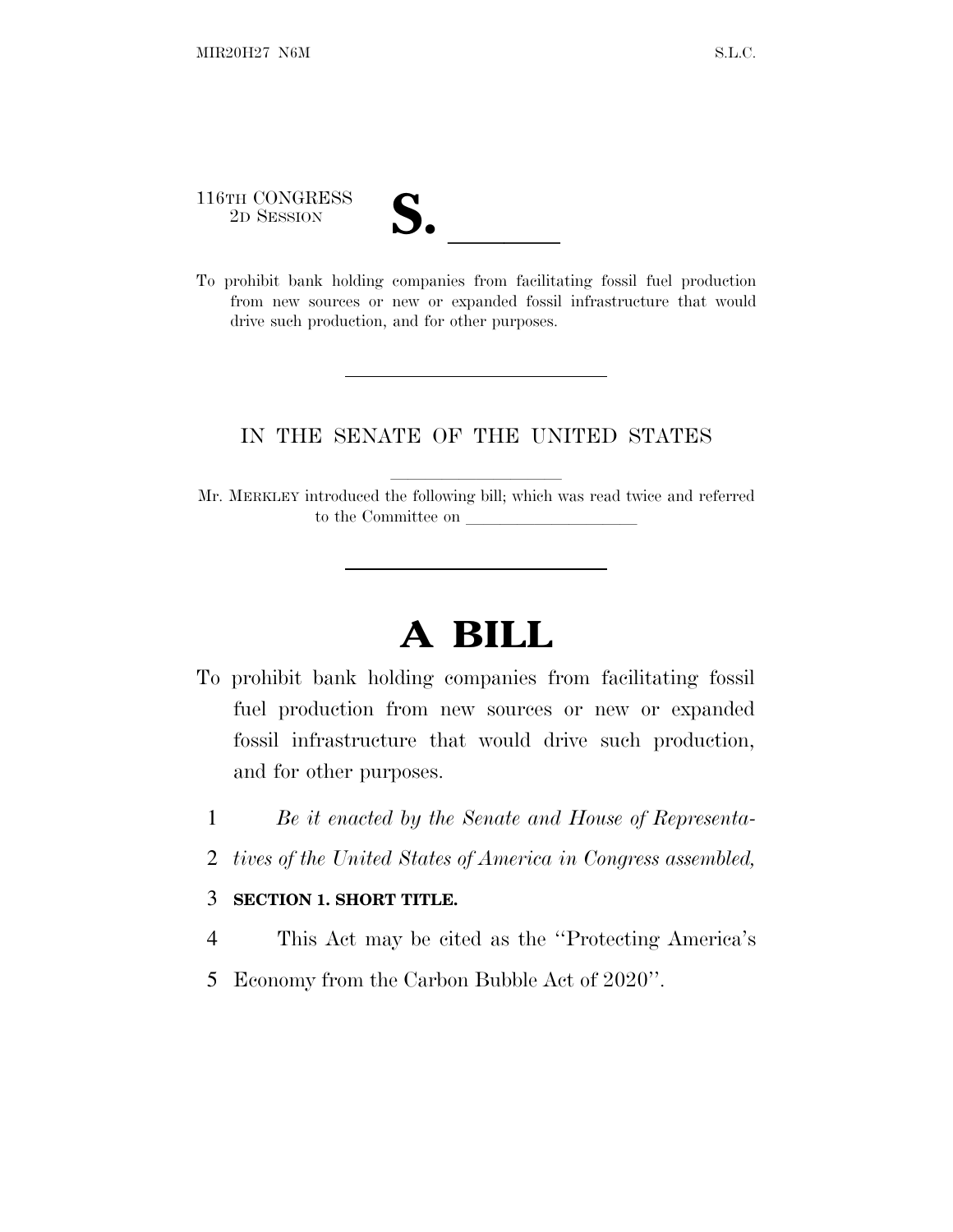| 1              | SEC. 2. PROHIBITION ON FACILITATING FOSSIL FUEL PRO-     |
|----------------|----------------------------------------------------------|
| $\overline{2}$ | DUCTION FROM NEW SOURCES.                                |
| 3              | The Bank Holding Company Act of 1956 (12 U.S.C.          |
| 4              | 1841 et seq.) is amended by adding at the end the fol-   |
| 5              | lowing:                                                  |
| 6              | "SEC. 15. PROHIBITION ON FACILITATING FOSSIL FUEL        |
| $\overline{7}$ | PRODUCTION FROM NEW SOURCES.                             |
| 8              | "(a) DEFINITIONS.—In this section—                       |
| 9              | $\lq(1)$ the term 'financial company' means—             |
| 10             | $\lq\lq$ a bank holding company, savings and             |
| 11             | loan holding company, or similar institution;            |
| 12             | "(B) a foreign banking organization or                   |
| 13             | company that is treated as a bank holding com-           |
| 14             | pany under this Act;                                     |
| 15             | $\lq\lq$ (C) an insured depository institution, a        |
| 16             | thrift institution, a savings association, an in-        |
| 17             | dustrial loan company, or similar institution; or        |
| 18             | "(D) any subsidiary, agency, or affiliate of             |
| 19             | an entity described in subparagraph $(A)$ or $(B)$ ;     |
| <b>20</b>      | $\lq(2)$ the term 'fossil fuel' means coal, petro-       |
| 21             | leum, natural gas, or any derivative of coal, petro-     |
| 22             | leum, or natural gas that is used for fuel;              |
| 23             | "(3) the term 'fossil infrastructure' means fossil       |
| 24             | fuel-related projects, including wells, rail infrastruc- |
| 25             | ture, pipelines, terminals, refineries, and power        |
| 26             | plants;                                                  |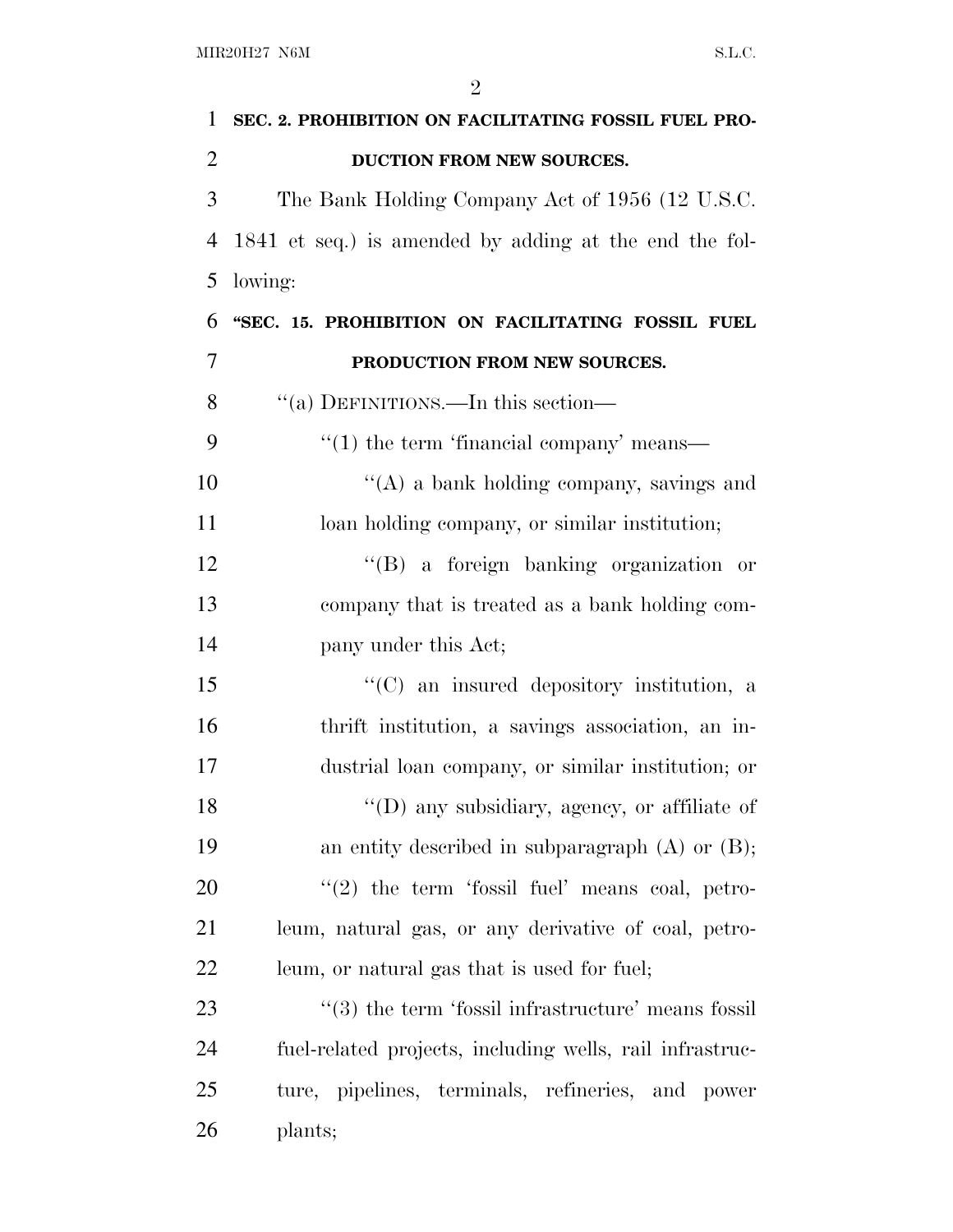| $\mathbf{1}$   | $\cdot\cdot\cdot(4)$ the term 'new sources' means—             |
|----------------|----------------------------------------------------------------|
| $\overline{2}$ | $\lq\lq$ any production in excess of proven                    |
| 3              | developed producing reserves of fossil fuels as                |
| $\overline{4}$ | of the date of enactment of this section; or                   |
| 5              | "(B) new or expanded fossil infrastructure                     |
| 6              | that would facilitate the production described in              |
| 7              | subparagraph $(A)$ ; and                                       |
| 8              | $\lq(5)$ the term 'production' means extractive or             |
| 9              | production activities that result in fossil fuels being        |
| 10             | made available for refining or use.                            |
| 11             | "(b) PROHIBITION.—No financial company may fa-                 |
| 12             | cilitate fossil fuel production, including by—                 |
| 13             | $"(1)$ providing loans to, making investments in,              |
| 14             | or otherwise engaging in any activity that is finan-           |
| 15             | cial in nature, or incidental to such financial activ-         |
| 16             | ity, with a fossil fuel company;                               |
| 17             | $"(2)$ providing loans to, making investments in,              |
| 18             | or otherwise engaging in any activity that is finan-           |
| 19             | cial in nature, or incidental to such financial activ-         |
| 20             | ity, for a fossil fuel project;                                |
| 21             | $\cdot\cdot\cdot(3)$ taking compensation to arrange or facili- |
| 22             | tate a transaction that provides funds for fossil fuel         |
| 23             | production from new sources;                                   |
| 24             | $\cdot$ (4) securitizing assets that provide funds for         |
| 25             | fossil fuel production from new sources;                       |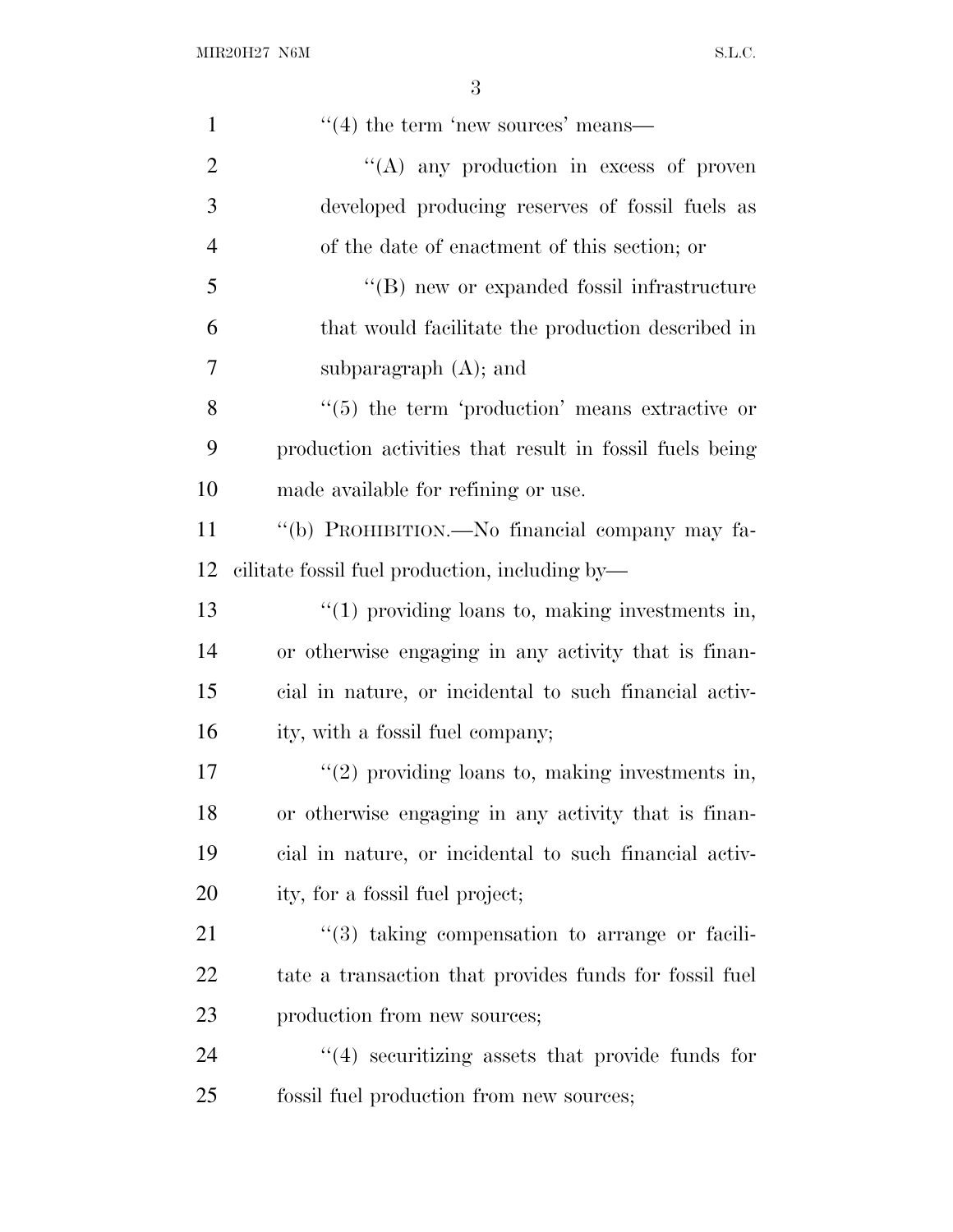| $\mathbf{1}$   | $\cdot\cdot$ (5) entering into a derivatives transaction de- |
|----------------|--------------------------------------------------------------|
| $\overline{2}$ | signed to provide funding for, facilitate, or hedge          |
| 3              | risks from fossil fuel production from new sources;          |
| $\overline{4}$ | $((6)$ engaging in any activity that is com-                 |
| 5              | plementary to a financial activity involving fossil fuel     |
| 6              | production from new sources, including financing the         |
| 7              | international trade thereof; or                              |
| 8              | "(7) any other form of activity defined by regu-             |
| 9              | lators or supervisors of the financial company.              |
| 10             | $``(c)$ PENALTIES.—                                          |
| 11             | $``(1)$ CRIMINAL PENALTY.—                                   |
| 12             | "(A) IN GENERAL.—Whoever knowingly                           |
| 13             | violates any provision of this section or, being             |
| 14             | a company, violates any regulation or order                  |
| 15             | issued by the Board under this section, shall be             |
| 16             | imprisoned not more than 1 year, fined not                   |
| 17             | more than $$1,000,000$ per day for each day                  |
| 18             | during which the violation continues, or both.               |
| 19             | "(B) INTENT TO DECEIVE, DEFRAUD, OR                          |
| 20             | PROFIT.—Whoever, with the intent to deceive,                 |
| 21             | defraud, or profit significantly, knowingly vio-             |
| 22             | lates any provision of this section shall be im-             |
| 23             | prisoned not more than 5 years, fined not more               |
| 24             | than $$5,000,000$ per day for each day during                |
| 25             | which the violation continues, or both.                      |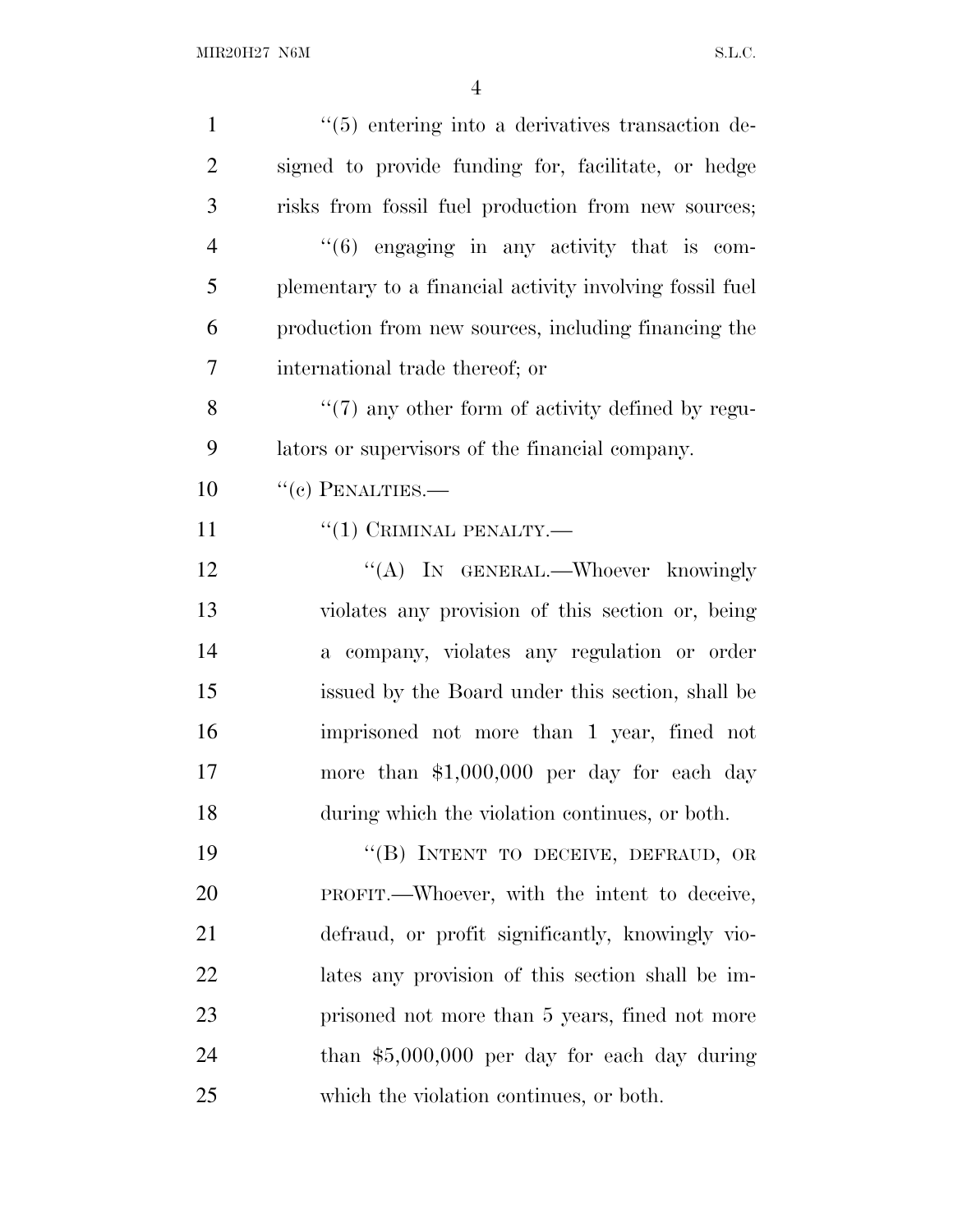1 "(2) PROHIBITION ON EMPLOYMENT.—Any in- dividual who knowingly violates any provision of this section shall be banned from future employment with any bank holding company or publicly traded corporation.

 ''(3) CIVIL MONETARY PENALTY.—Any com- pany that violates, and any individual who partici- pates in a violation of, any provision of this section, or any regulation or order issued pursuant thereto, shall forfeit all revenues associated with such a vio- lation and pay an additional civil penalty of not more than \$25,000 for each day during which the violation continues.

14 "(d) COMPLIANCE PROGRAM.—

 ''(1) IN GENERAL.—Banking organizations shall maintain policies and procedures reasonably designed to ensure that relationships with customers or counterparties do not facilitate fossil fuel produc-tion from new sources.

 $\frac{1}{2}$  ATTESTATION.—The chief executive officer of each financial company shall comply with an at- testation for compliance with this section, subject to such rules as the Board may prescribe that shall be no less strict than those set forth under section